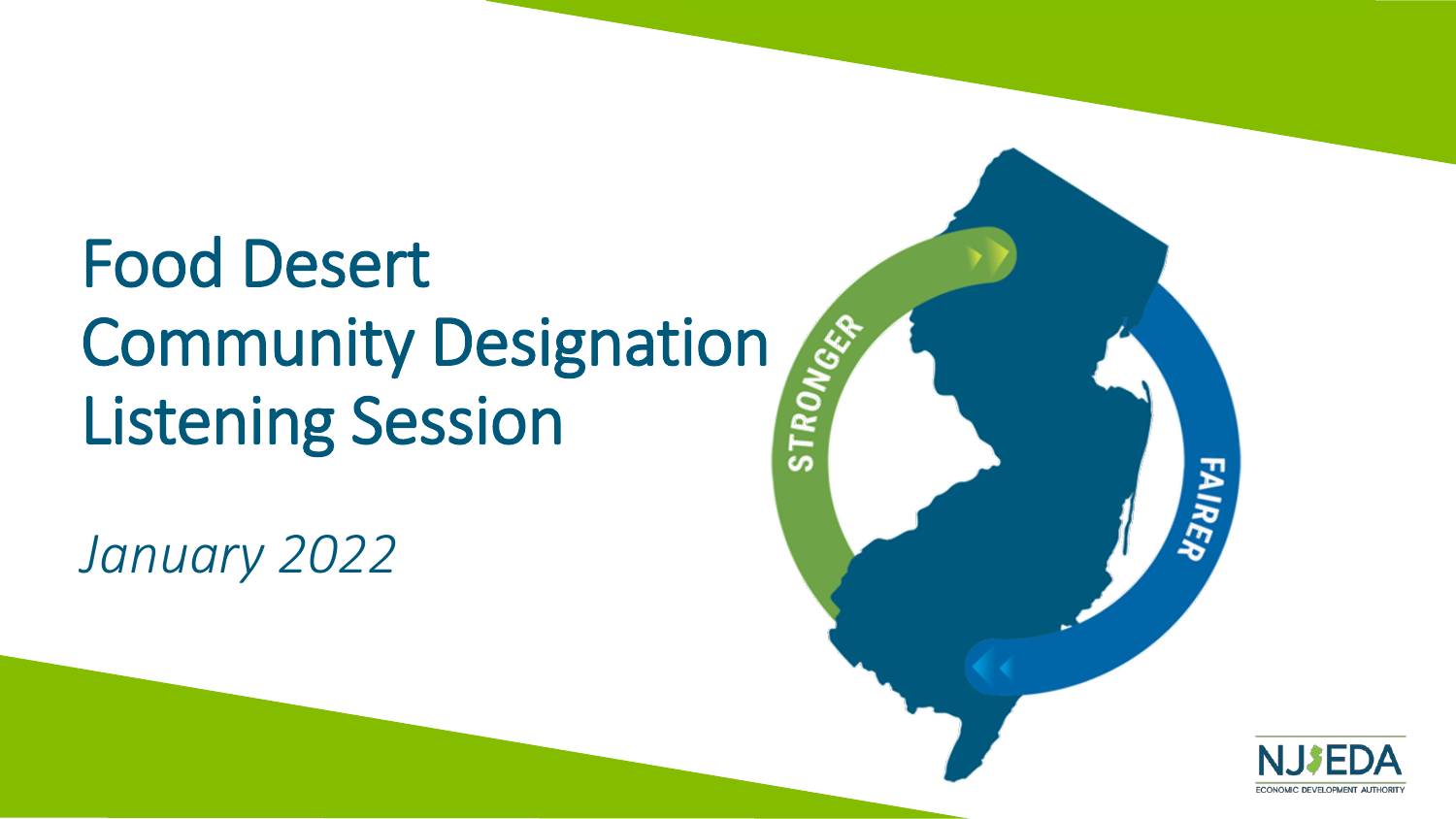### **About the NJ Economic Recovery Act**

Governor Phil Murphy signed the **New Jersey Economic Recovery Act of 2020 (ERA)**  into law on January 7, 2021.

The ERA creates a package of **tax incentive, financing, and grant programs** that will build a stronger, fairer New Jersey economy.

The ERA is both a broad-based **recovery bill and reform bill** that will better position New Jersey to recover from economic crisis caused by the COVID-19 pandemic, while remaining true to the NJEDA's commitments to transparency and accountability.

Visit the NJEDA's website at **[www.njeda.com/economicrecoveryact](http://www.njeda.com/economicrecoveryact)** to learn more about each of the programs within the ERA, or to provide general ERA feedback.

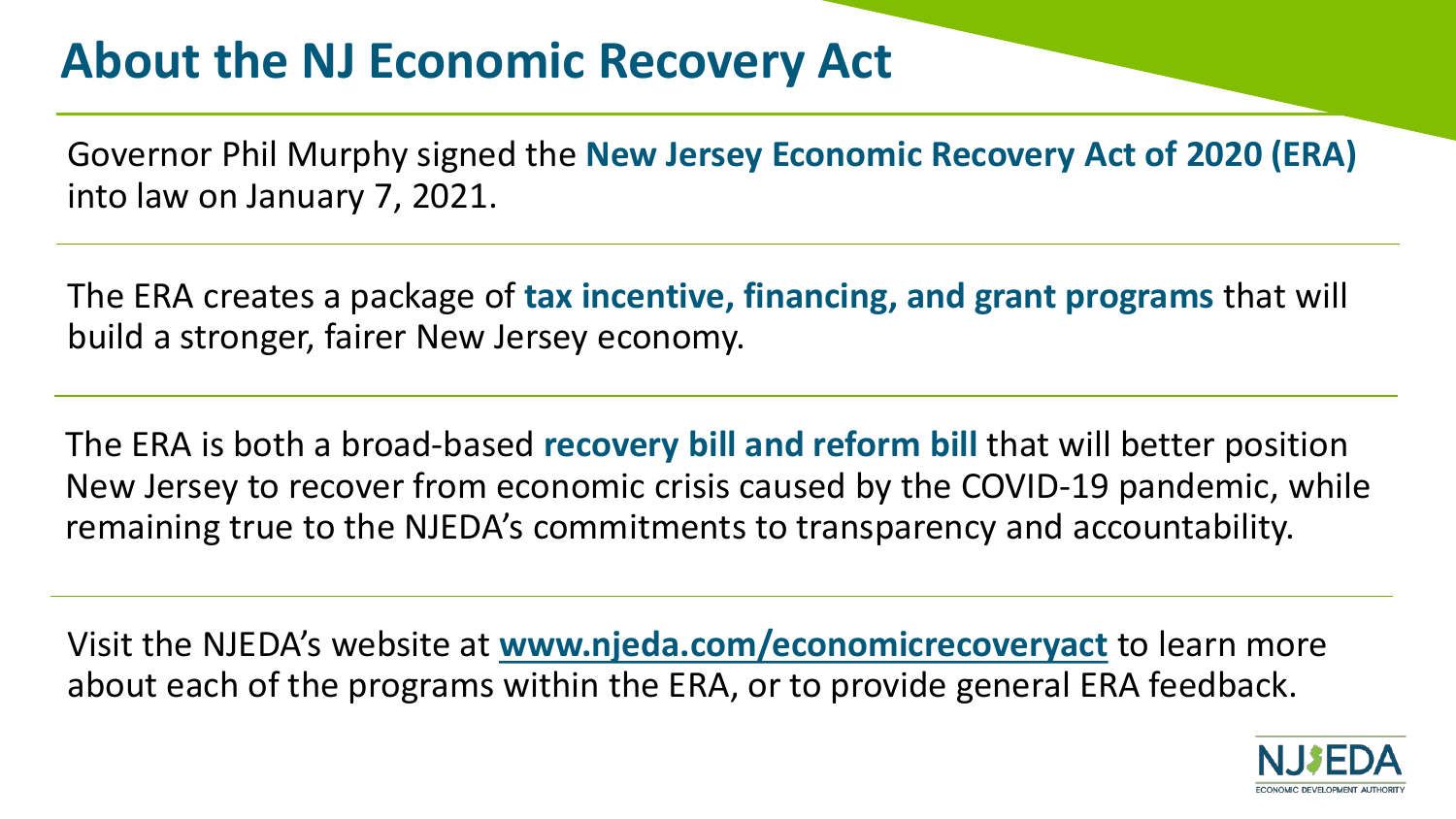### **Opportunities for Engagement**

The NJEDA is committed to transparency, equity, and faithful stewardship of taxpayer dollars, and welcomes constructive input from all New Jerseyans as we work through the process of implementing the programs under the ERA.

. one way that the NJEDA is collecting informal program-specific feedback.The NJEDA will be providing multiple opportunities for public input. Today's session is



Provide general suggestions on one or more ERA programs prior to NJEDA releasing program-specific information.

You can use this website to provide thoughts on the ERA legislation and how NJEDA should implement the ERA programs.

**INFORMAL PROGRAM-SPECIFIC FEEDBACK** 

Provide specific feedback on draft program regulations, before they are approved by NJEDA's Board.

NJEDA will post additional draft ERA program regulations on this website for public input as they are developed.

**FORMAL REGULATORY FEEDBACK** 

Provide formal public feedback on the proposed regulations approved by our **Board.** 

All ERA programs will have a formal APA 60-day public comment period once proposed rules are published.

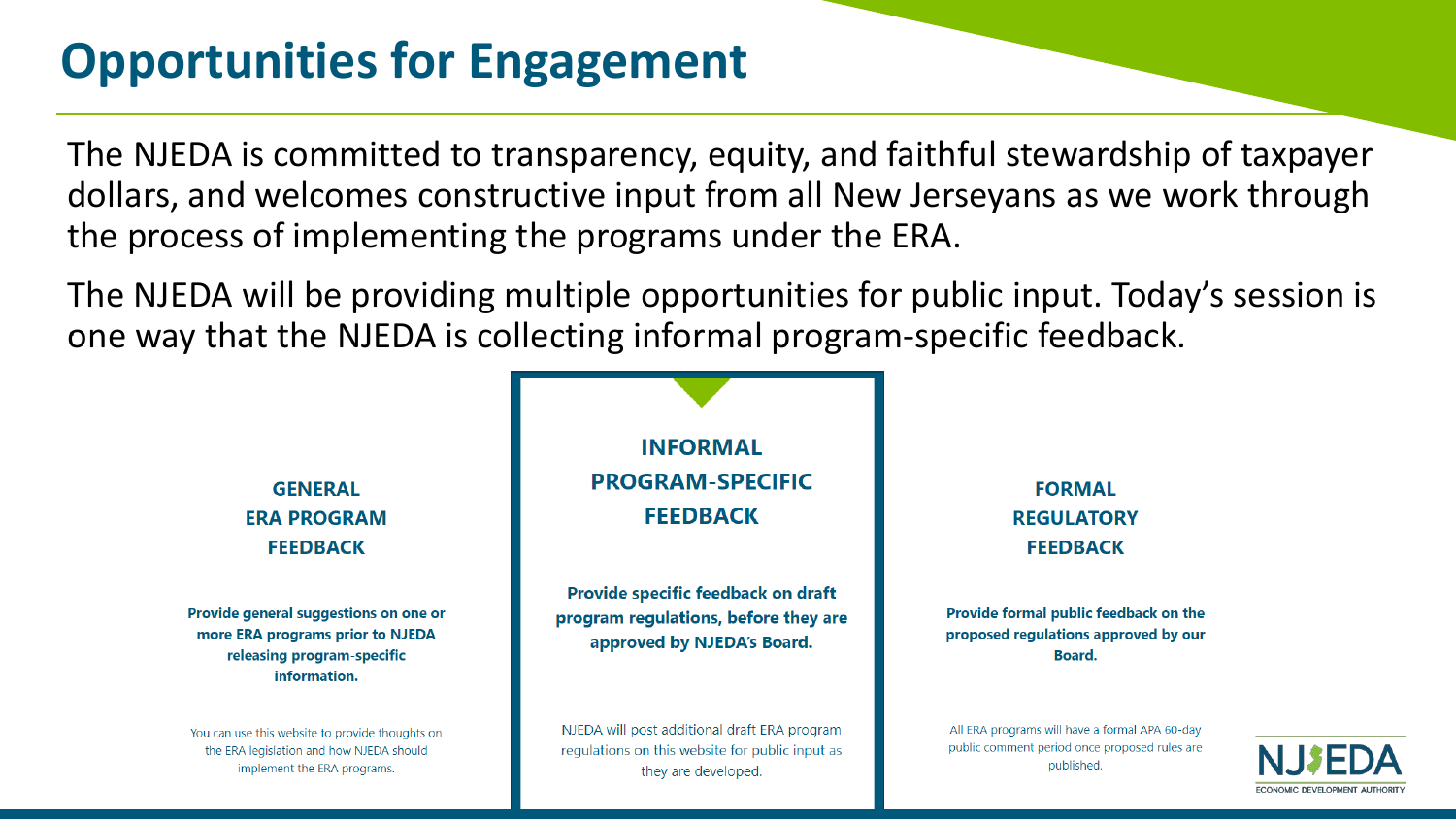### **Executive Order No. 63**

Pursuant to Governor Murphy's Executive Order No. 63, the NJEDA is providing opportunities for groups and stakeholders to engage with the NJEDA in designating Food Desert Communities, pursuant to the Food Desert Relief Act.

We welcome constructive input on how to ensure new programs created through the ERA are structured and administered in a manner that drives opportunities for all residents and communities.

The NJEDA will begin the session with a presentation to summarize the draft rules – opportunity for public feedback will be available following the NJEDA's presentation. It is expected that 75-90 mins will be reserved strictly for public input.

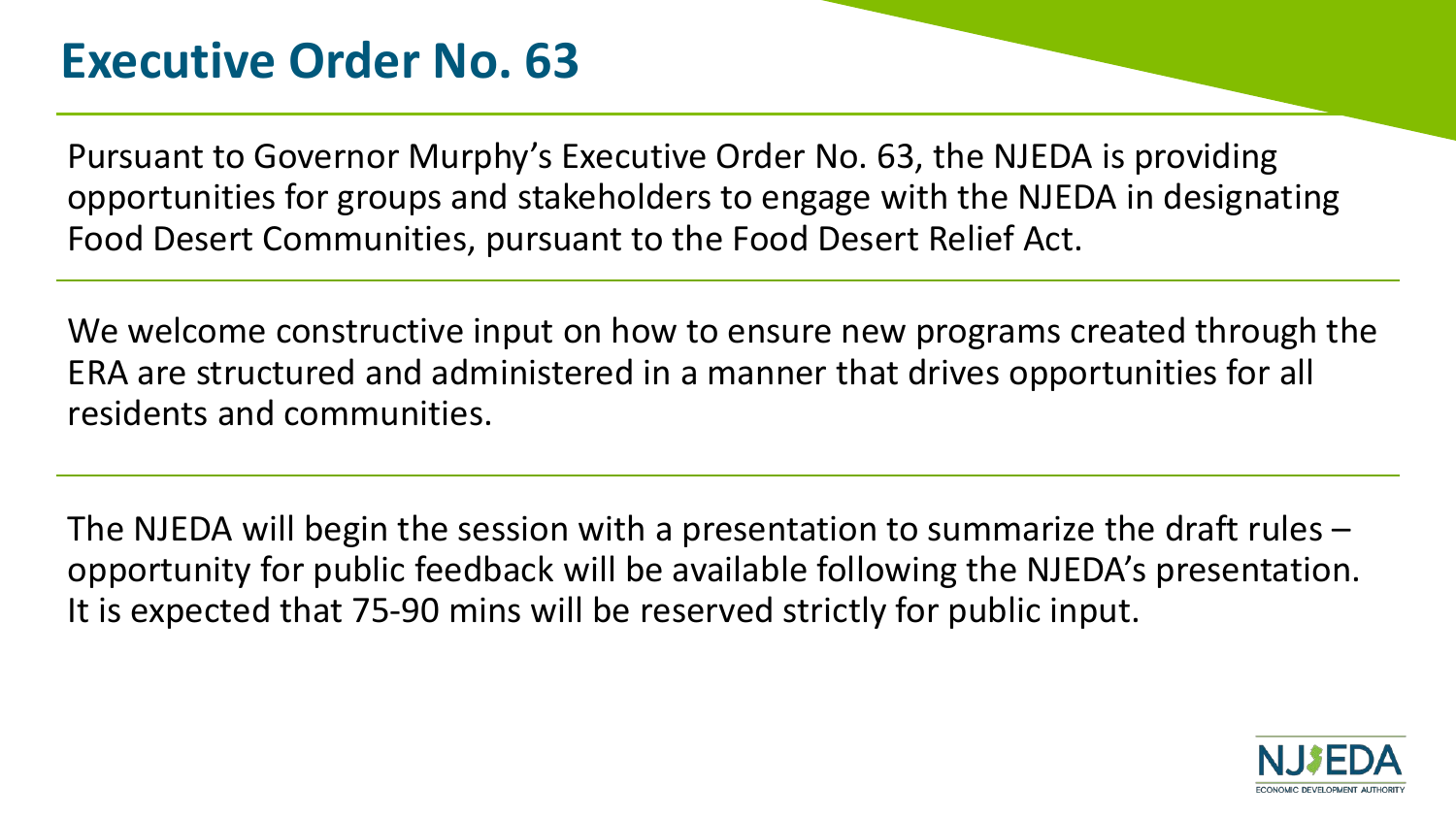### **Recording of Public Feedback Sessions**

Members of the public can submit written feedback on the Food Desert Community Designation via [www.njeda.com/program-specific-feedback](http://www.njeda.com/program-specific-feedback) through February 4th

All Food Desert Community Designation public feedback sessions will be recorded and posted on **[www.njeda.com/program-specific-feedback](http://www.njeda.com/program-specific-feedback)** so that members of the public unable to participate in a virtual session have the opportunity to review

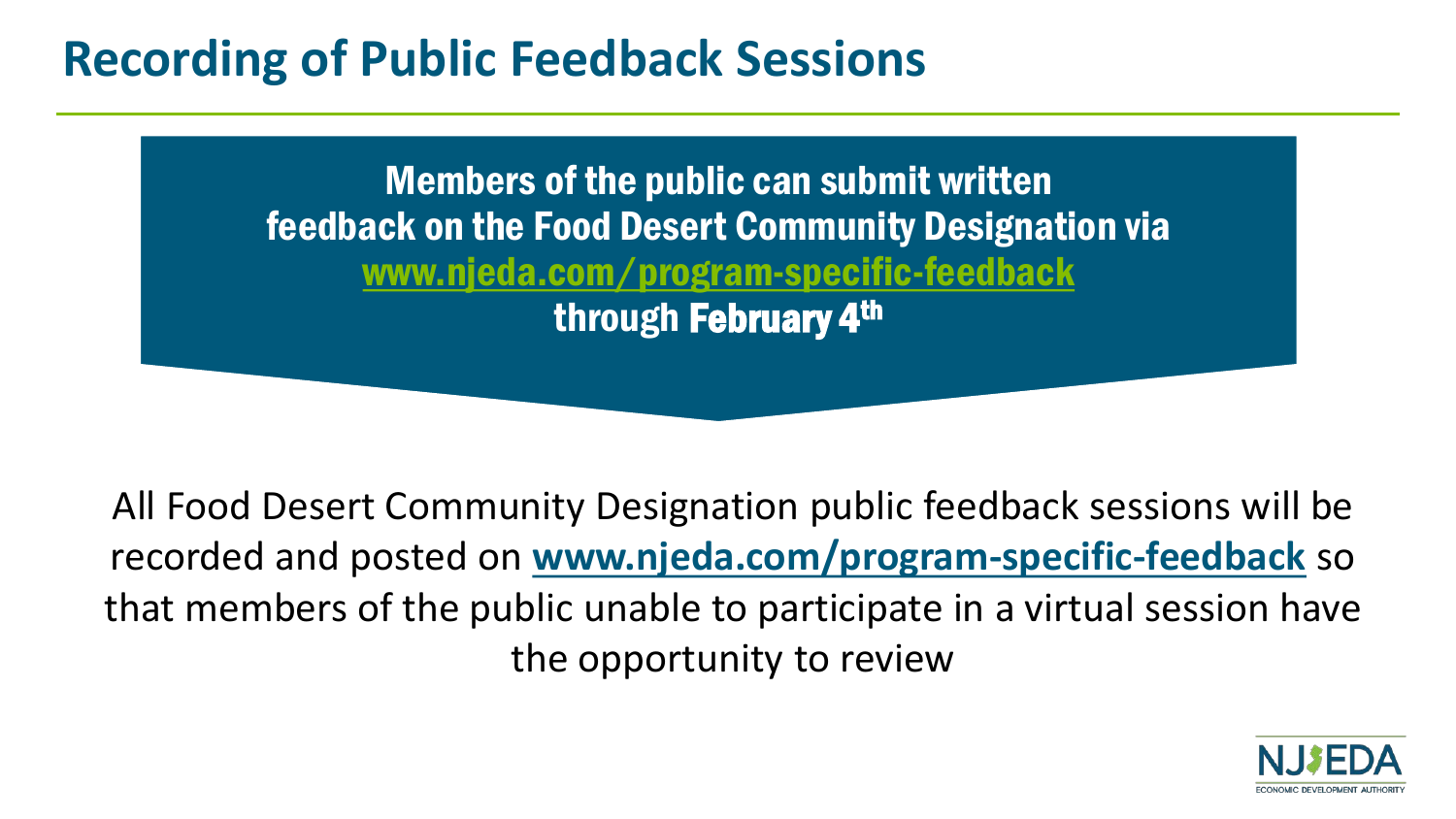### **Public Feedback Policy**

- ► **Feedback may be submitted verbally by using the "raise hand" function in Zoom, or in writing through the Q&A feature.** Input will not be accepted verbally until the NJEDA has concluded its presentation.
- ► **Each member of the public who wishes to speak during the public feedback period should use the "raise hand" function in Zoom.** The host will acknowledge each speaker in the order in which they raised their hand and will open the speaker's microphone to make their statement.
- ► To ensure everyone that chooses to has an opportunity to speak, **each speaker will have a maximum of three (3) minutes to speak and should limit input to matters pertaining to the Economic Recovery Act of 2020, the Food Desert Relief Act, or the proposed Food Desert Community designations**.
- **Each member of the public will have one opportunity to provide remarks.** If time remains at the end of the session, we will reopen the opportunity for additional remarks.
- ► **Speakers should not expect to engage in a dialogue. NJEDA staff may respond to basic questions or clarify a speaker's input.** However, NJEDA staff are not obligated to answer impromptu questions or address remarks from members of the public.

► **Speakers and members of the public should at all times maintain proper decorum and shall provide their remarks in a civil manner.**

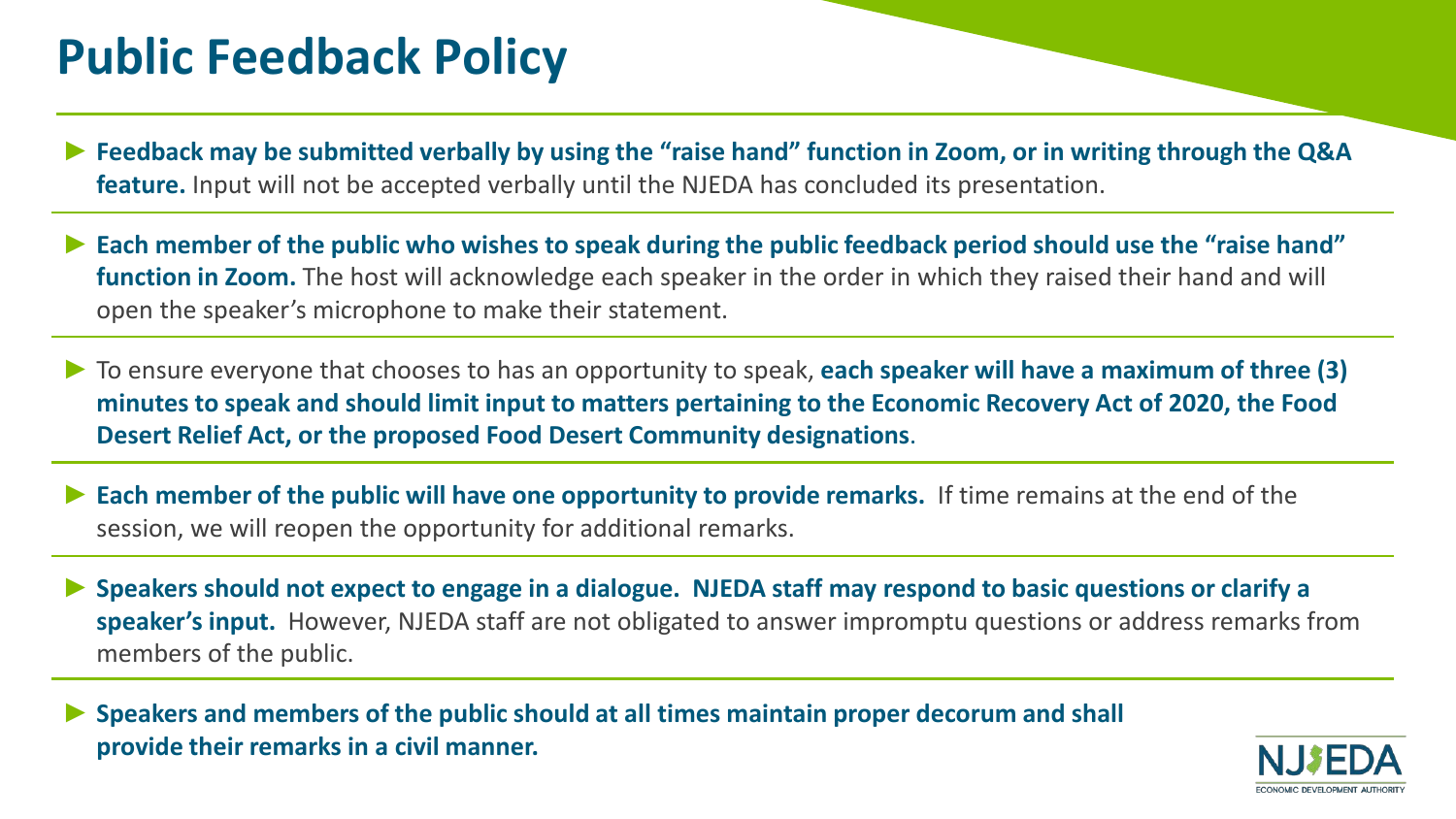### **Please Note**

NJEDA staff will summarize the proposed Food Desert Community designations and provide context.

To access the full proposed methodology, including Food Desert Community data and map, please visit **www.njeda.com/program-specific-feedback.** 

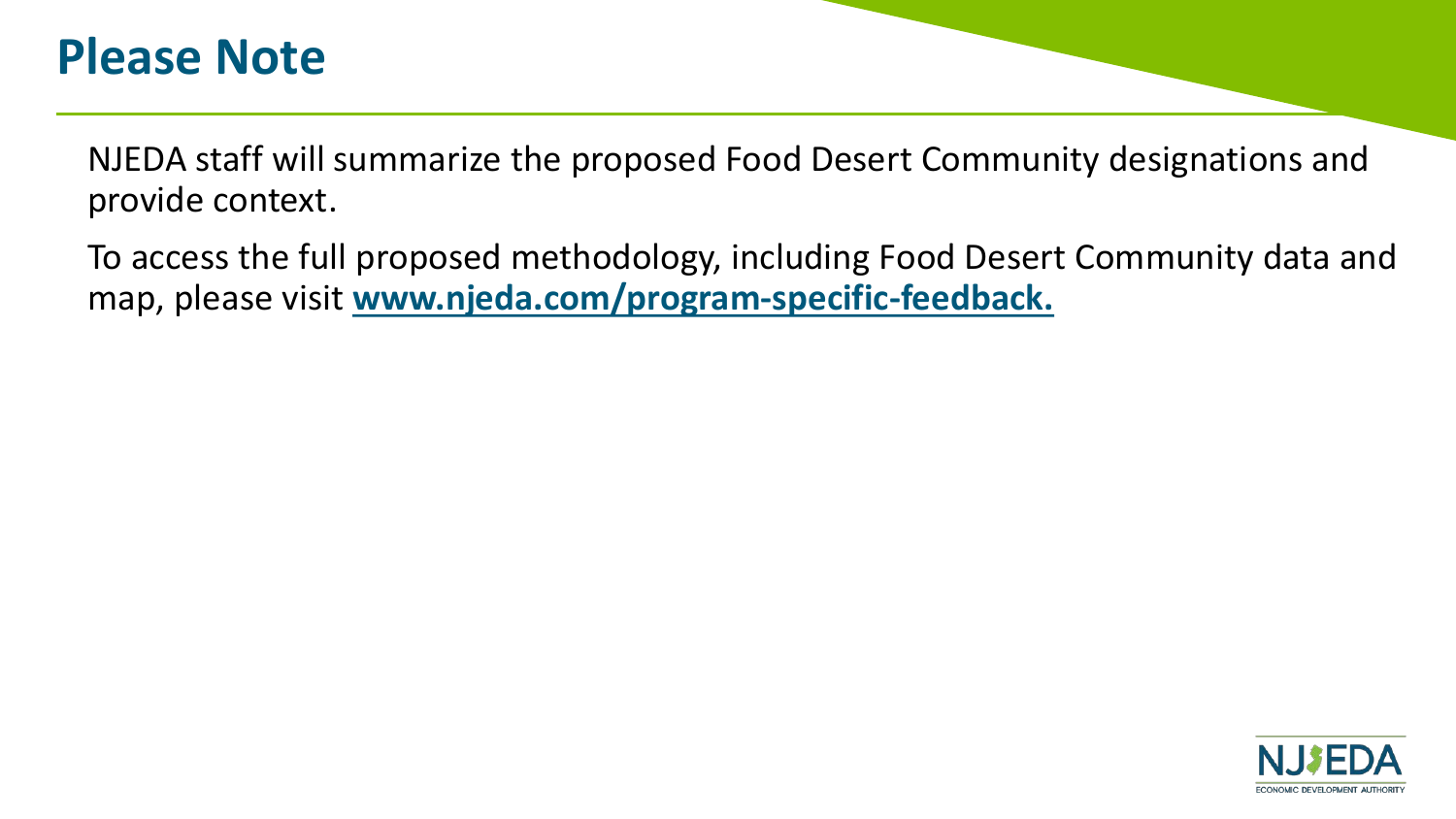### **What is the Food Desert Relief Act?**

#### **Goals of Food Desert Relief Act (FDRA):**



Facilitate **development and sustainable operations of supermarkets and grocery stores** in Food Desert **Communities** 



Strengthen existing community assets in Food Desert Communities by equipping them with the necessary **equipment and infrastructure to provide healthier food options**



Help food retailers **respond to the shift to ecommerce**, including for the Supplemental Nutrition Assistance Program (SNAP) and the Special Supplemental Nutrition Program for Women, Infants, and Children (WIC)



Identify and foster **innovative solutions to alleviate food insecurity**

#### **Scope of Food Insecurity in New Jersey:**

- New Jersey faces a crisis of food insecurity that has only been exacerbated by the COVID-19 pandemic and its economic impacts on families across the state.
- According to the Community Food Bank of NJ, nearly 800,000 New Jerseyans face hunger every day, approximately 200,000 of them children.
- The latest data from the US Census Bureau's Household Pulse survey indicated more than 350,000 households did not have enough to eat in the past week
- Even prior to COVID-19, significant numbers of New Jersey residents had limited access to a supermarket or grocery store; according to a 2018 analysis by the Reinvestment Fund, nearly 880,000 New Jerseyans had limited supermarket access.

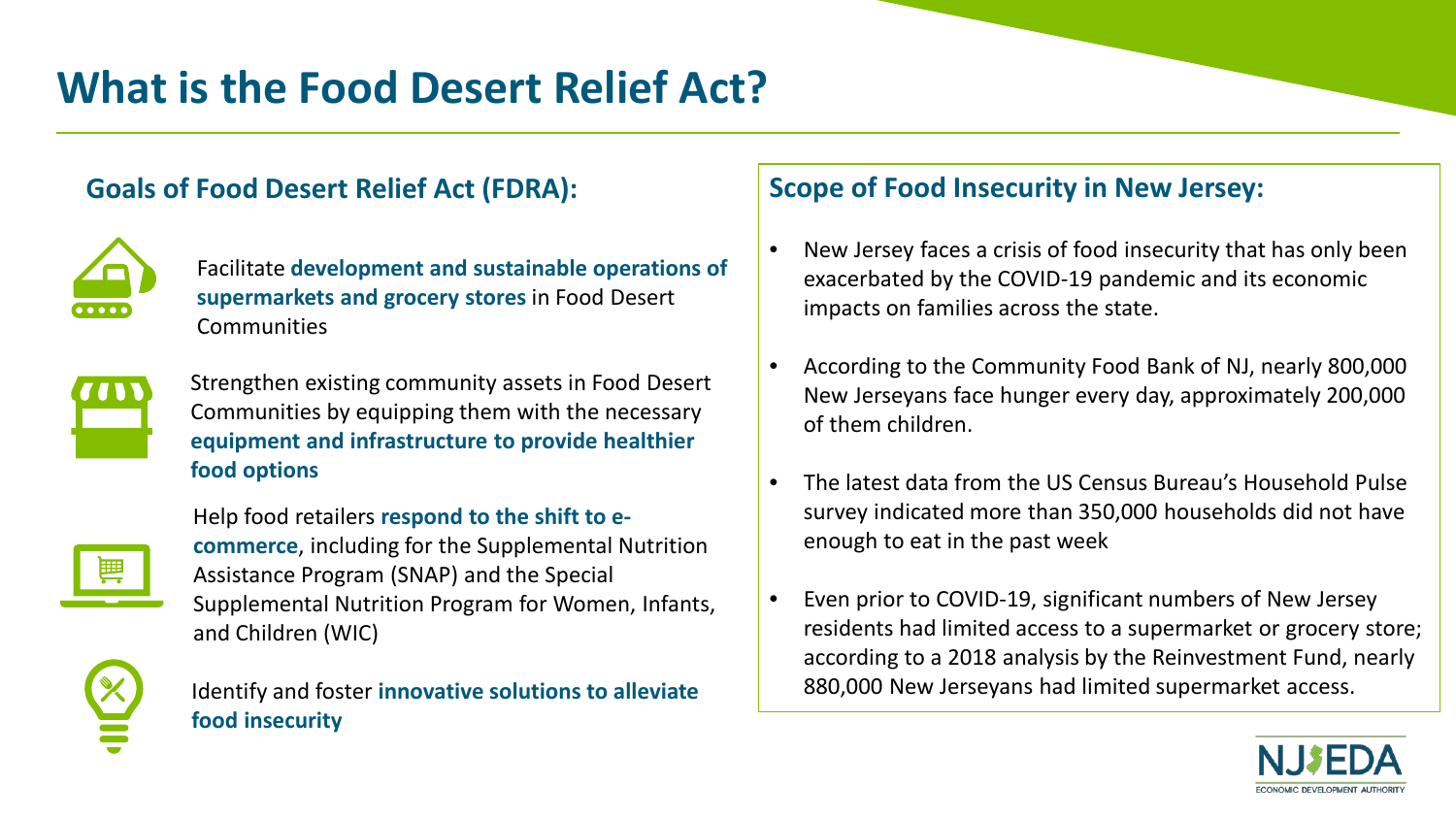# **Food Desert Designation in the FDRA**

- The FDRA directs EDA to work with the Departments of Community Affairs and Agriculture to designate **up to 50 areas as Food Desert Communities (FDCs)**
- ► FDCs must be **distinct geographic areas with a single defined border**, but the size of that area is not defined in the law
- ► The law directs EDA and its partners to use certain evaluative criteria (e.g., USDA ERS data, US CDC healthy food retail data) and suggests others (e.g., SNAP enrollment, vehicle access) but EDA and its partners **may consider additional criteria** beyond those specified in the law
- ► EDA may designate **additional FDCs once every 3 years**

#### **FDRA Section 38b.:**

"The authority, in consultation with the Department of Agriculture and the Department of Community Affairs, **shall initially designate not more than 50 separate geographic areas that have limited access to nutritious foods as food desert communities in this State. The authority, in consultation with the Department of Agriculture and the Department of Community Affairs, shall develop criteria for the designation of food desert communities, but each separate food desert community shall consist of a distinct geographic area with a single defined border.** The criteria shall, at a minimum, incorporate analysis of municipal or census tract poverty statistics, food desert information from the Economic Research Service of the United States Department of Agriculture, healthier food retail tract information from the federal Centers for Disease Control and Prevention, and residents' access to nutritious foods, such as fresh fruits and vegetables, through supermarkets and grocery stores. The authority, in consultation with the departments, may also consider in making food desert community designations pursuant to this subsection, data related to municipal or census tract population size and population, the number of residents who receive Supplemental Nutrition Assistance Program (SNAP) benefits within a municipality, the extent to which a municipality's residents have access to a personal vehicle, and a municipality's Municipal Revitalization Index distress score, obesity rate, and unemployment rate. The authority, in consultation with the departments, shall continuously evaluate areas previously designated as food desert communities and assess whether they still meet the criteria for designation as a food desert community and **may designate additional food desert communities once every three years** following the effective date of sections 35 through 42 of 14 P.L.2020, c.156."

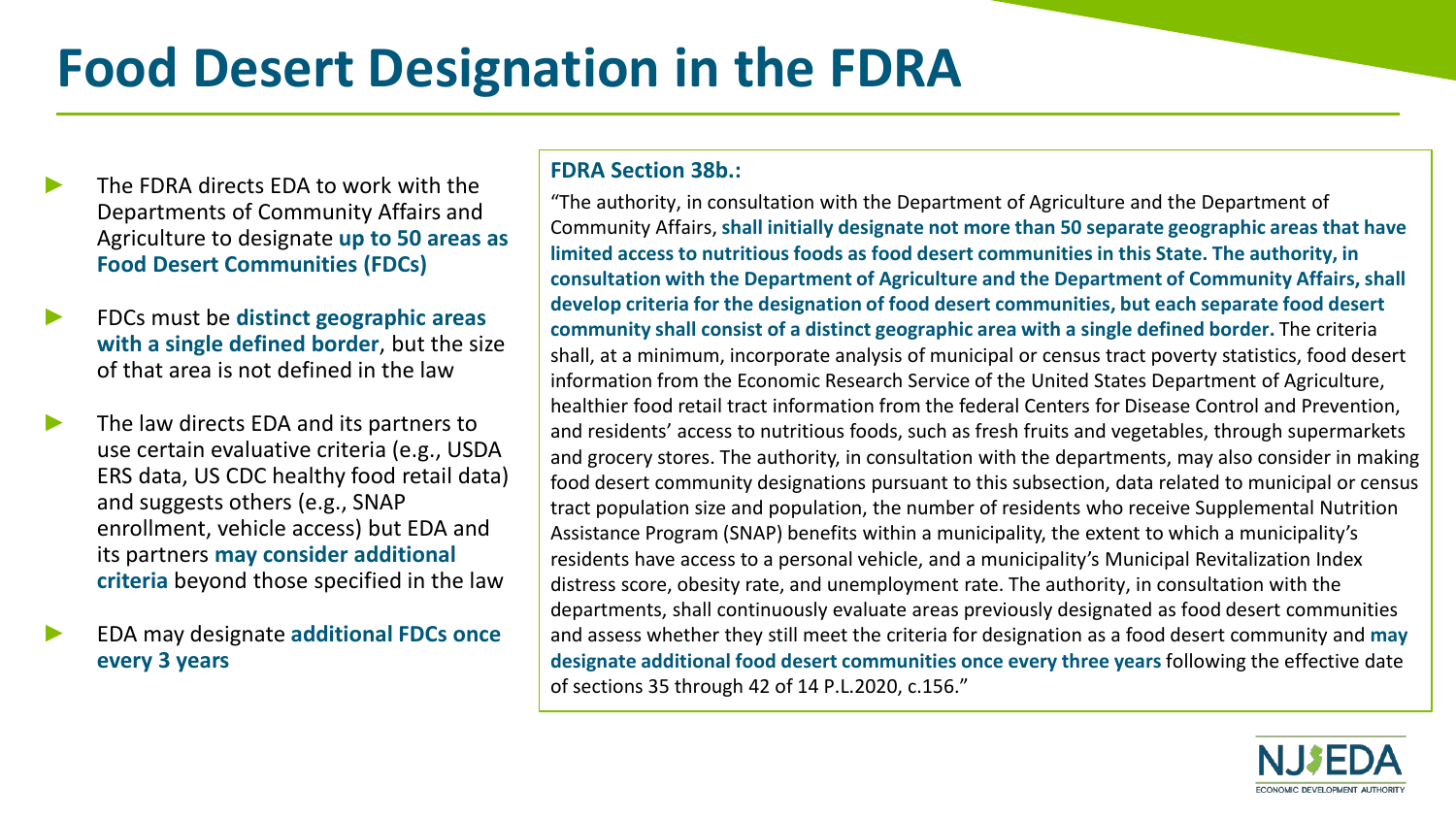# **Determining Food Desert Community Criteria**

In addition to statutory guidance, EDA, and its partners sought feedback from the public and conducted a literature review to identify potential criteria for Food Desert Community designations.

#### *From statutory guidance:*

- Poverty
- US Centers for Disease Control and Prevention Modified Retail Food Environment Index
- US Department of Agriculture Low Access Score
- Supermarket access
- Supplemental Nutrition Assistance Program (SNAP) enrollment
- Vehicle access
- 2020 NJ DCA Municipal Revitalization Index Score
- Unemployment rate
- Obesity rate

#### *Additional feedback from EDA Request for Information:*

- Access to unhealthy food retailers
- Income relative to cost of living
- Municipal Violent Crime Rate
- Households with internet access

#### *Additional from DCA literature review:*

- Access to public transportation
- Education levels
- Health indicators
- Income and employment
- Special Supplemental Nutrition Assistance Program for Women, Infants, and Children (WIC) enrollment
- Public assistance enrollment
- Housing quality
- Race and ethnicity
- Single mother headed of households
- Urbanicity and geography
- Walkability
- Students with free or reduced-price lunch
- Residents under age 18

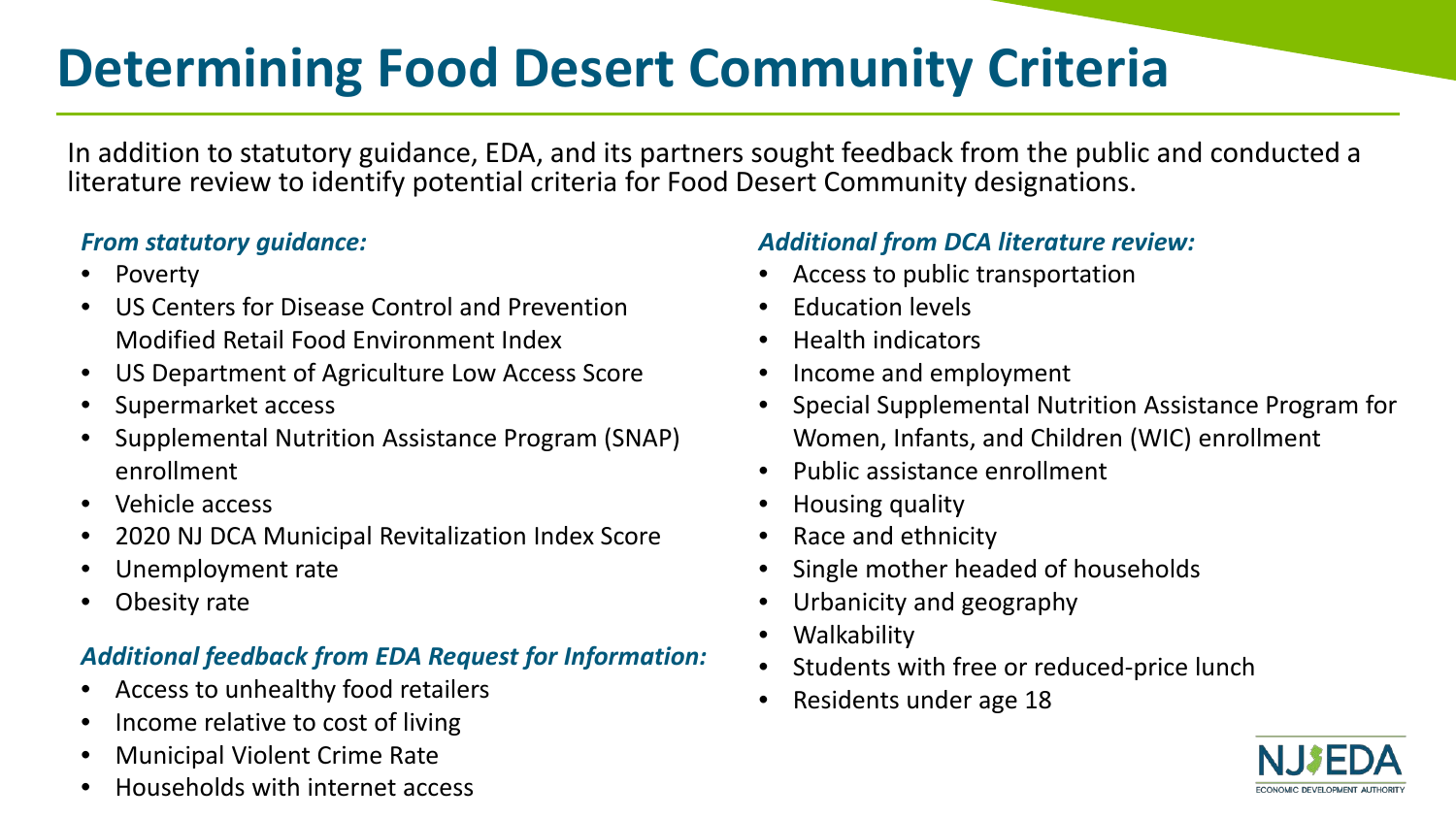#### **Based on factor analysis, variables were prioritized for final designation Proposed Food Desert Community Designation Criteria**

NJDCA performed a **factor analysis** to identify the variables that together best signal the presence of a Food Desert Community.

| <b>Food Retail</b><br>們<br><b>Environment</b>                                                                                                                                                                                                              | <b>Mini</b> Demographics                                                                                                                                  | <b>Economic</b><br>$\oint$<br><b>Factors</b>                                                                                                                                                                                            | <b>Health</b><br>$\mathcal{M}$<br><b>Factors</b>                                                         | <b>AND Community</b><br><b>Factors</b>                                                                                                                                                                                                                                      |
|------------------------------------------------------------------------------------------------------------------------------------------------------------------------------------------------------------------------------------------------------------|-----------------------------------------------------------------------------------------------------------------------------------------------------------|-----------------------------------------------------------------------------------------------------------------------------------------------------------------------------------------------------------------------------------------|----------------------------------------------------------------------------------------------------------|-----------------------------------------------------------------------------------------------------------------------------------------------------------------------------------------------------------------------------------------------------------------------------|
| • 2021 Limited<br>Supermarket<br>Area (NJDCA<br>analysis)<br>• 2021 Low Access<br>Score (NJDCA<br>analysis)<br>$\bullet$ Food Swamp -<br>unhealthy food<br>access area<br>(NJDCA analysis)<br>• CDC Modified<br><b>Retail Food</b><br>Environment<br>Index | • Single mother<br>head % of<br>households<br>• % non-Hispanic<br>white<br>• % African-<br>American<br>• % Hispanic<br>• % of adults with<br>a HS diploma | • Unemployment<br>rate (block<br>group)<br>• Poverty rate<br>• Per capita<br>income<br>• % of households<br>receiving public<br>assistance<br>• % of households<br>receiving SNAP<br>benefits<br>$\bullet$ WIC<br>participation<br>rate | • % of pop. that is<br>obese (Health<br>Dept. area)<br>• % of adults<br>rating health as<br>poor or fair | • % of households<br>with internet<br>access<br>• % of housing<br>non-seasonally<br>vacant<br>• % of households<br>that are housing<br>cost burdened<br>• % of households<br>with no vehicle<br>• DCA Walkability<br>Score<br>• Municipal<br>violent crime<br>rate, 2016-18 |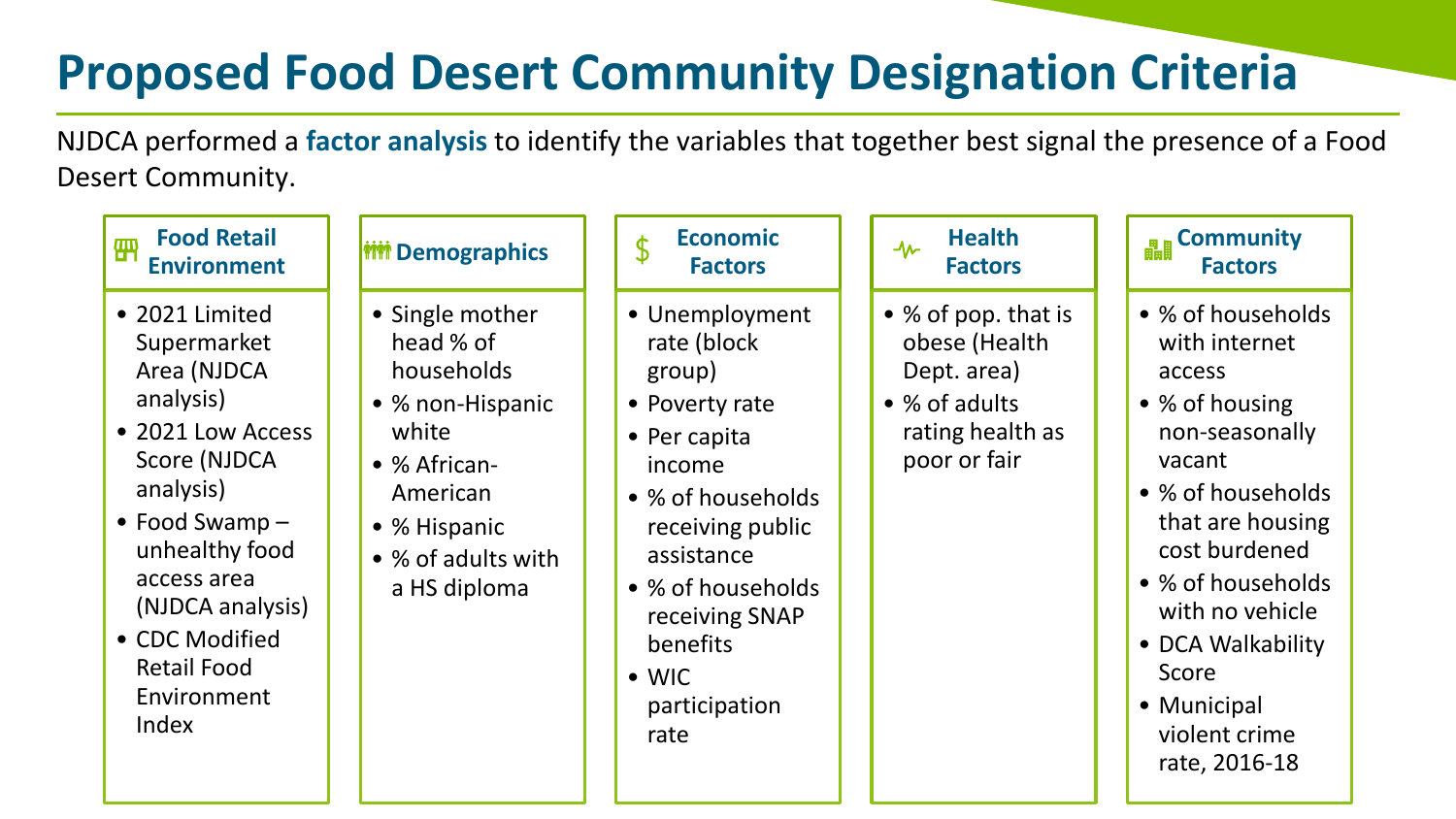## **Proposed Size and Geography**

- ► FDCs may have a **minimum of 1,000 residents and maximum of 50,000 residents**
- A single municipality may have more than one FDC if FDC areas are not geographically contiguous or a geographically contiguous FDC within the municipality has more than 50,000 residents
- ► FDCs **may cross municipal borders** to include residents of a neighboring municipality's FDC up to 50,000 residents across all municipalities included within a single FDC
- ► To ensure geographic diversity, the **highest scoring FDC for each county will be included** on the final FDC designation list

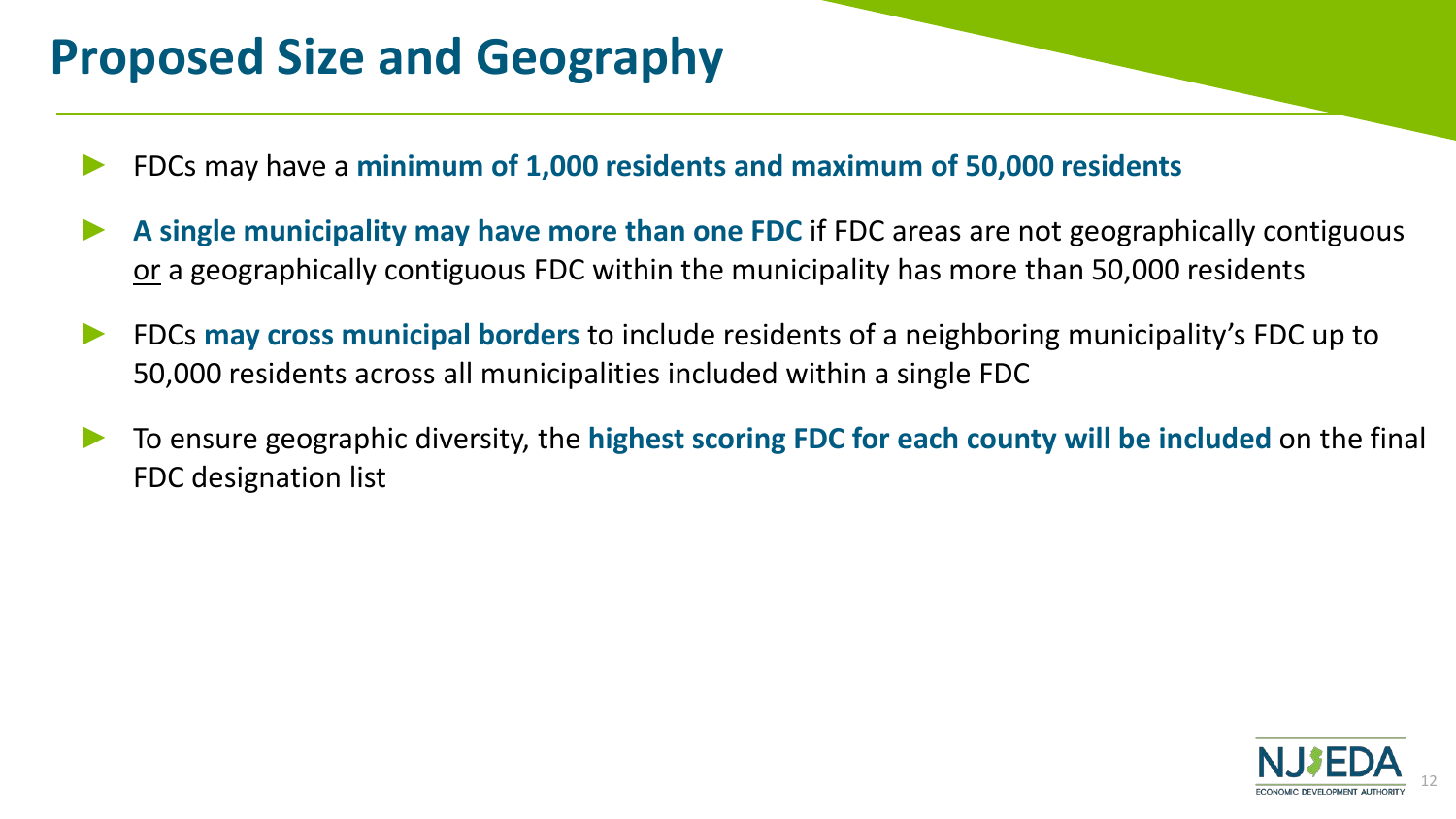# **Food Desert Factor Scores**

DCA has synthesized the variables based on weights determined by the Factor Analysis detailed on previous slides to create a **'Food Desert Factor Score' (0-100)** for each Census block group (BG) in the state (smaller than a Census tract, a block group is generally home to 600 to 3,000 people)

Depending on size, a proposed FDC may include a small number of block groups (e.g., Salem City has 3) or dozens of block groups (e.g., Newark North/Central has over 50)

Each block group receives an individual Food Desert Factor Score, ranging from 0 to 100. Higher scores indicate more qualities consistent with being an FDC.

- For example, Salem City's proposed FDC covers 3 block groups and their respective Food Desert Factor Scores are 75.0, 62.7 and 54.1
- The population weighted average of the three block groups is a Food Desert Factor Score of 64.2

To target analysis and prioritize the areas with greatest acuity of need, we calculate the average of the highest scoring block group and the population weighted average to create a 'composite' score for each FDC

For Salem City: calculate the average of 75.0 (highest Food Desert Factor Score) and 64.2 (population weighted average of the Food Desert Factor Scores for all block groups), to determine a composite Food Desert Factor Score of 69.6

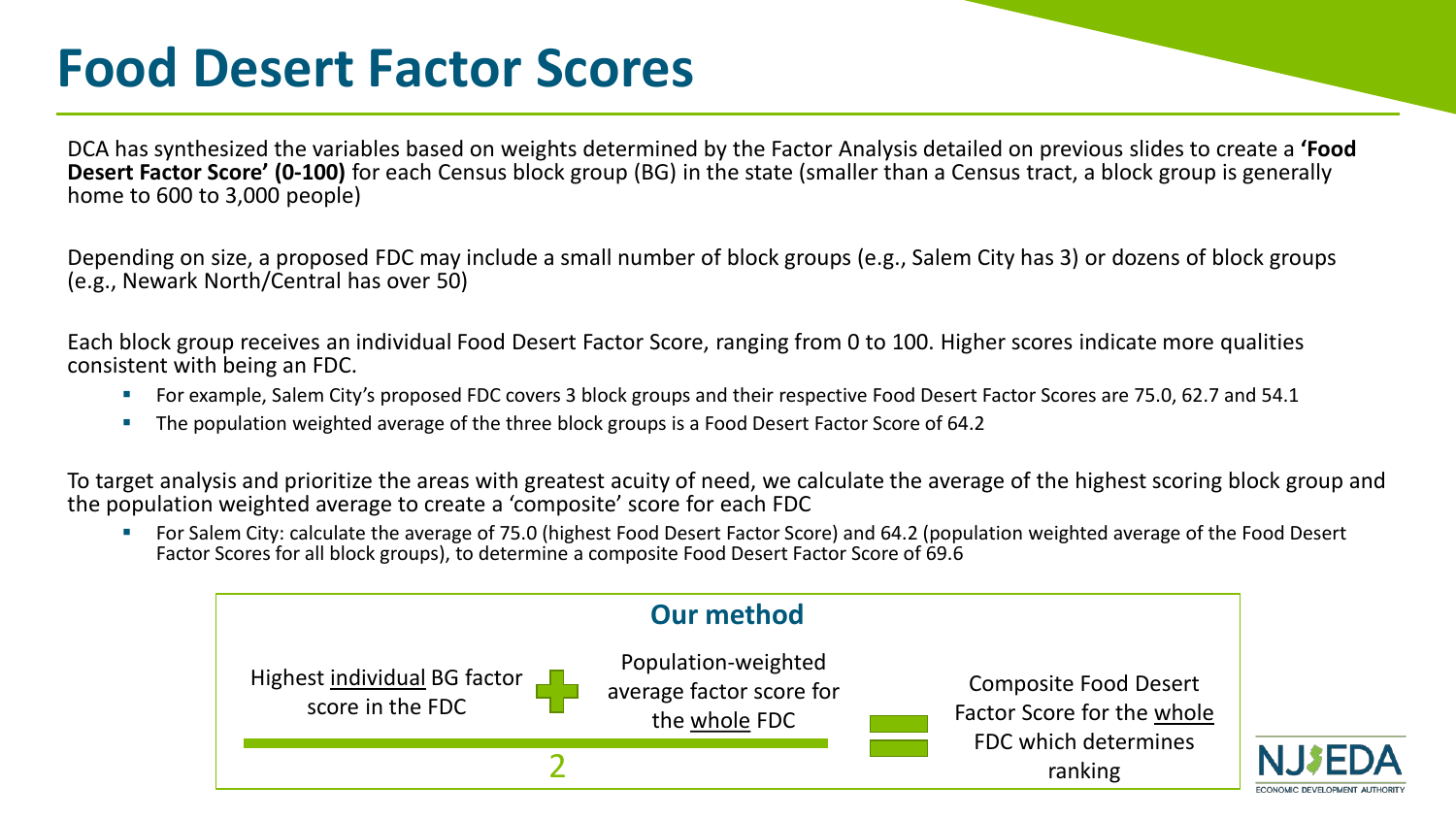# **Proposed Food Desert Communities Summary**

- ► All 21 NJ counties have at least one FDC
- FDC designations include 57 municipalities
	- In most cases, just *portions* of a municipality are included in FDC designation, not the whole municipality
- ► 6 municipalities are sub-divided due to the size of the population residing in an FDC and the proposed FDC maximum of 50,000 residents
	- Camden (2 FDCs), Elizabeth (2), Jersey City (3), Lakewood (2), Newark (4), Paterson (2)
- The 50 proposed FDCs cover 1,321,484 total residents
- Population size of each FDC ranges from 1,135 to 49,831, averaging 26,430

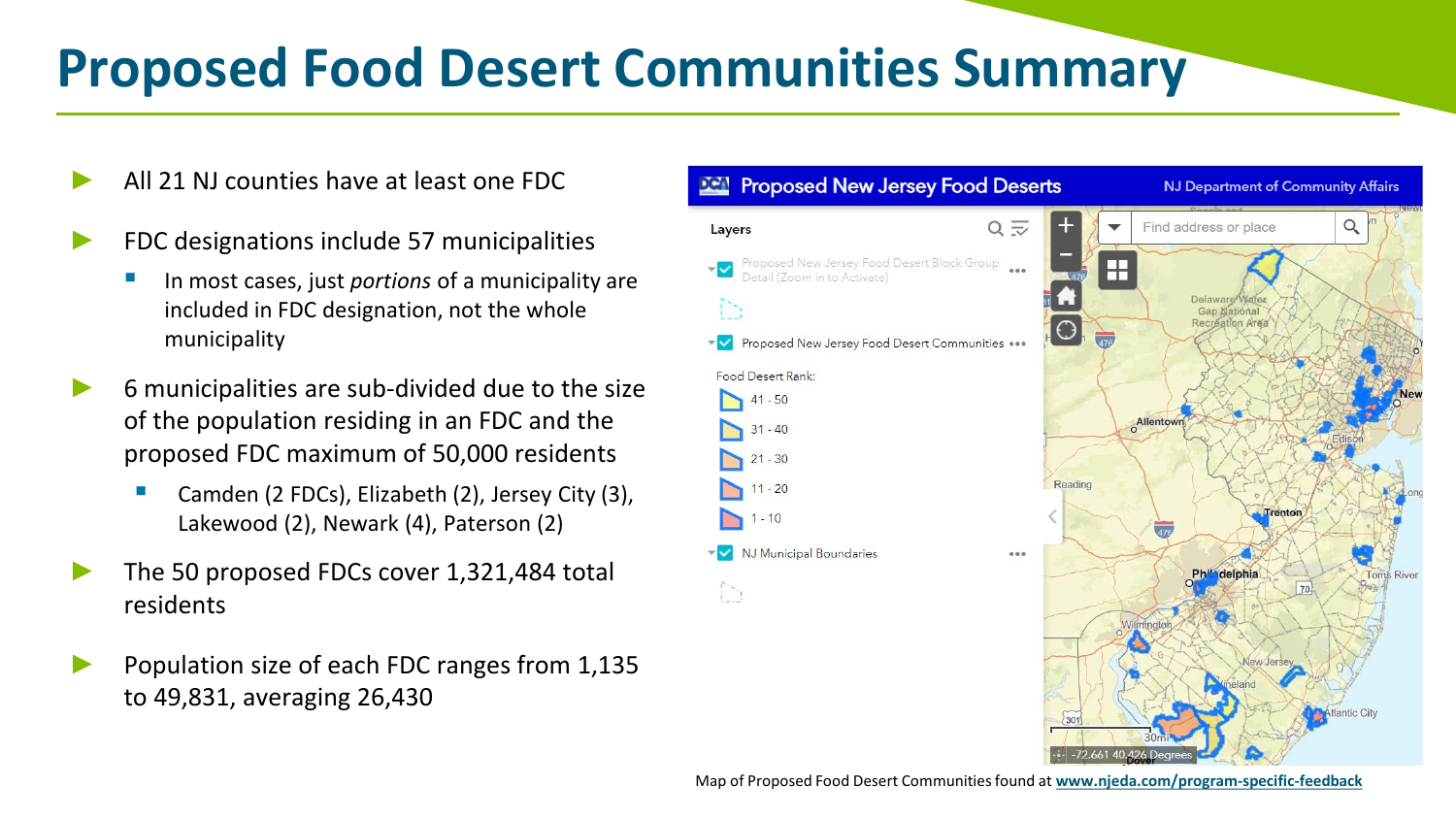#### **Blue indicates a subdivided municipality**

| Higher                            | <b>Food Desert Community</b>                | <b>County</b>    | <b>Composite Food</b><br><b>Desert Factor</b><br><b>Score (0-100)</b> | <b>Food Desert</b><br><b>Population</b> |
|-----------------------------------|---------------------------------------------|------------------|-----------------------------------------------------------------------|-----------------------------------------|
| Food<br>Desert<br>Factor<br>Score | 1North, Central and South Camden/Woodlynne* | Camden           | 85.4                                                                  | 34,228                                  |
|                                   | 2 Atlantic City/Ventnor                     | Atlantic         | 79.1                                                                  | 37,877                                  |
|                                   | <b>3 Newark South</b>                       | <b>Essex</b>     | 75.2                                                                  | 42,713                                  |
|                                   | 4 Newark West                               | <b>Essex</b>     | 72.7                                                                  | 49,065                                  |
|                                   | <b>5 Paterson South</b>                     | Passaic          | 71.6                                                                  | 35,825                                  |
|                                   | 6 Camden East/Pennsauken                    | Camden           | 71.4                                                                  | 44,006                                  |
|                                   | <b>7 Newark East</b>                        | <b>Essex</b>     | 71.3                                                                  | 40,427                                  |
|                                   | <b>8 Newark North and Central</b>           | <b>Essex</b>     | 70.7                                                                  | 49,741                                  |
|                                   | 9 Passaic city                              | Passaic          | 70.4                                                                  | 45,117                                  |
|                                   | 10Salem city*                               | Salem            | 69.6                                                                  | 5,296                                   |
|                                   | 11 Paterson North                           | Passaic          | 65.7                                                                  | 46,602                                  |
|                                   | 12 Bridgeton/Fairfield Twp/Lawrence Twp*    | Cumberland       | 65.3                                                                  | 29,167                                  |
|                                   | 13 New Brunswick city                       | <b>Middlesex</b> | 64.1                                                                  | 49,408                                  |
|                                   | 14 Trenton city                             | Mercer           | 63.9                                                                  | 43,209                                  |
|                                   | <b>15 Elizabeth East</b>                    | Union            | 61.6                                                                  | 33,378                                  |
|                                   | 16 Asbury Park city                         | Monmouth         | 60.8                                                                  | 14,547                                  |
|                                   | 17 Jersey City South                        | Hudson           | 60.5                                                                  | 46,956                                  |
|                                   | 18 Penns Grove*/Carneys Point*              | Salem            | 59.9                                                                  | 13,474                                  |
|                                   | 19 Perth Amboy city                         | <b>Middlesex</b> | 59.6                                                                  | 30,997                                  |
|                                   | 20 Irvington township                       | <b>Essex</b>     | 59.3                                                                  | 28,367                                  |
|                                   | 21 Elizabeth West                           | Union            | 59.2                                                                  | 23,445                                  |
| Lower                             | 22 Union City                               | Hudson           | 57.1                                                                  | 23,926                                  |
| Food                              | 23Lindenwold/Clementon*                     | Camden           | 56.8                                                                  | 19,469                                  |
| Desert<br>Factor                  | 24 Lakewood North                           | Ocean            | 56.5                                                                  | 49,364                                  |
| Score                             | 25 Pleasantville/Absecon                    | <b>Atlantic</b>  | 56.0                                                                  | 9,874                                   |

\* Whole municipality included in FDC

**Proposed Food Desert Community Designations**

*(slide 1 of 2, this is #1-25)*

Lov Fo Des Fact Score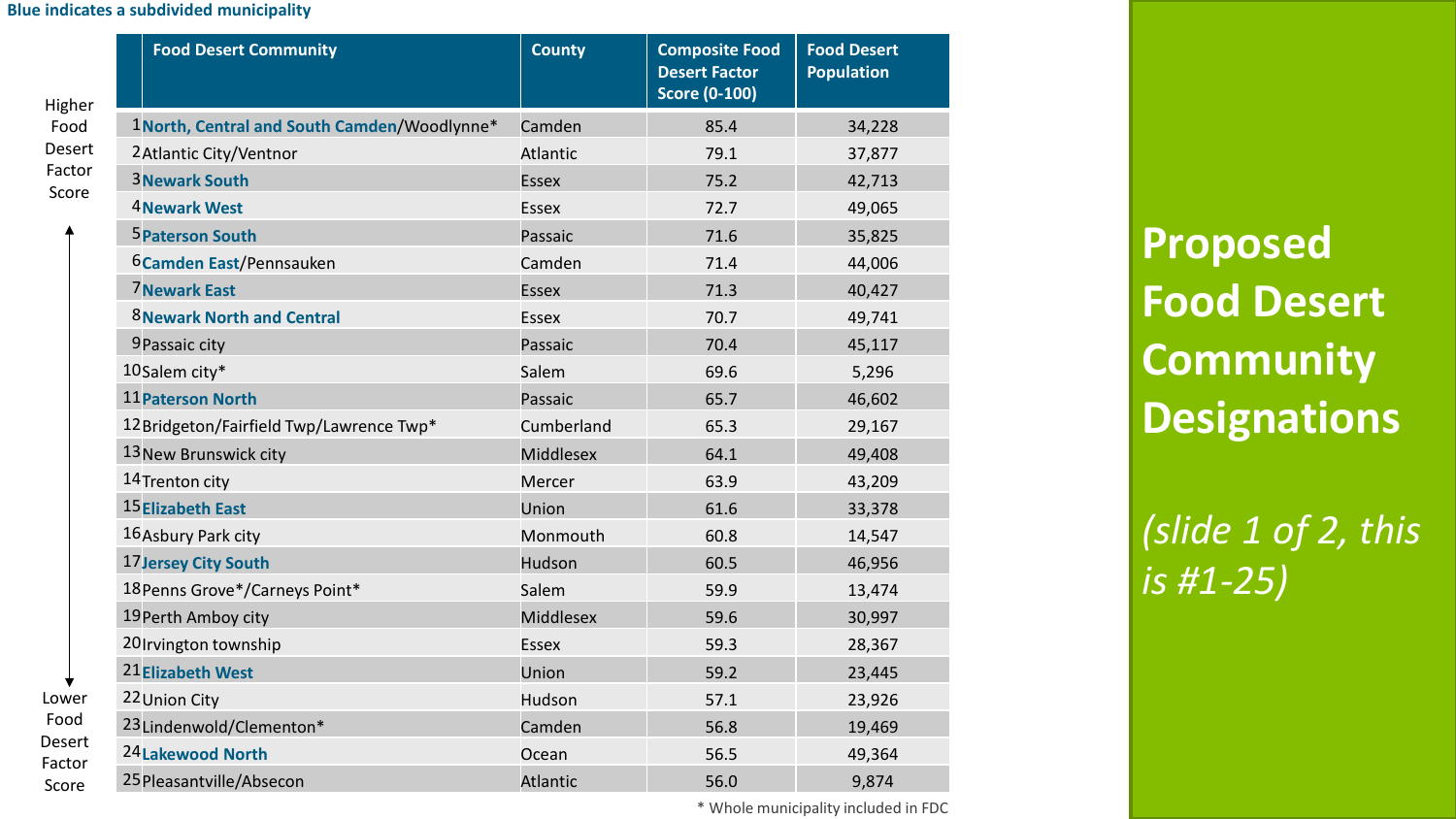#### **Blue indicates a subdivided municipality**

|                                             | <b>Food Desert Community</b>             | <b>County</b>     | <b>Composite Food</b><br><b>Desert Factor Score</b><br>$(0-100)$ | <b>Food Desert</b><br><b>Population</b> |
|---------------------------------------------|------------------------------------------|-------------------|------------------------------------------------------------------|-----------------------------------------|
| Higher<br>Food<br>Desert<br>Factor<br>Score | 26 Red Bank borough                      | Monmouth          | 55.6                                                             | 1,508                                   |
|                                             | 27 East Orange city                      | <b>Essex</b>      | 54.5                                                             | 45,808                                  |
|                                             | 28 Orange/West Orange/Montclair          | <b>Essex</b>      | 54.2                                                             | 35,976                                  |
|                                             | 29 North Bergen/West New York/Guttenberg | Hudson            | 53.3                                                             | 48,711                                  |
|                                             | 30Long Branch city                       | Monmouth          | 52.6                                                             | 17,885                                  |
|                                             | <b>31 Jersey City North</b>              | Hudson            | 52.5                                                             | 48,783                                  |
|                                             | <b>32 Jersey City Central</b>            | Hudson            | 52.4                                                             | 38,433                                  |
|                                             | 33 Woodbine borough*                     | Cape May          | 51.2                                                             | 2,128                                   |
|                                             | 34 Millville/Commercial Twp*             | Cumberland        | 49.9                                                             | 25,634                                  |
|                                             | 35 Keansburg borough*                    | Monmouth          | 49.1                                                             | 9,755                                   |
|                                             | 36 Prospect Park/Haledon/Hawthorne       | Passaic           | 49.0                                                             | 10,478                                  |
|                                             | 37 Paulsboro borough                     | Gloucester        | 48.8                                                             | 2,282                                   |
|                                             | <b>38 Lakewood South</b>                 | Ocean             | 48.5                                                             | 49,831                                  |
|                                             | 39 Fairview borough                      | Bergen            | 48.3                                                             | 1,135                                   |
|                                             | 40Linden/Roselle                         | Union             | 47.3                                                             | 31,671                                  |
|                                             | 41 Egg Harbor City*                      | Atlantic          | 47.1                                                             | 4,396                                   |
|                                             | 42 Burlington city                       | <b>Burlington</b> | 46.1                                                             | 6,101                                   |
|                                             | 43 Vineland city                         | Cumberland        | 45.2                                                             | 13,273                                  |
|                                             | 44 Plainfield city                       | Union             | 44.9                                                             | 21,363                                  |
|                                             | 45 Phillipsburg town                     | Warren            | 44.4                                                             | 13,823                                  |
|                                             | 46 Bayonne city                          | Hudson            | 43.5                                                             | 28,718                                  |
| Lower<br>Food<br>Desert<br>Factor           | 47 Dover town                            | <b>Morris</b>     | 42.5                                                             | 10,478                                  |
|                                             | 48 Bound Brook borough                   | Somerset          | 42.4                                                             | 1,823                                   |
|                                             | 49 High Bridge borough                   | Hunterdon         | 26.5                                                             | 1,221                                   |
| Score                                       | 50 Montague township*                    | <b>Sussex</b>     | 25.1                                                             | 3,792                                   |

\* Whole municipality included in FDC

**Proposed Food Desert Community Designations**

*(slide 2 of 2, this is #26-50)*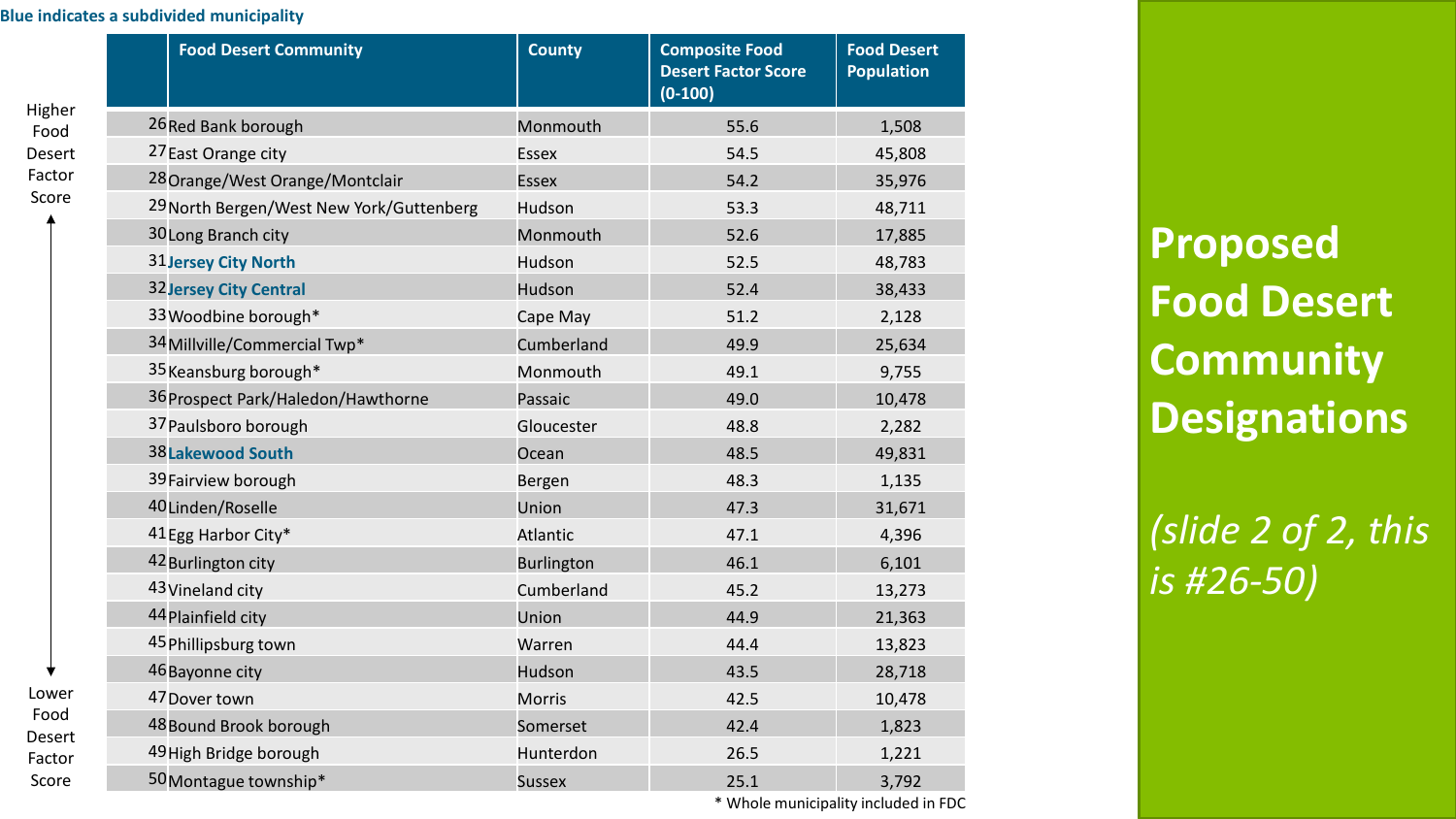# **Public Feedback Policy**

- ► **Feedback may be submitted verbally by using the "raise hand" function in Zoom, or in writing through the Q&A feature.** Input will not be accepted verbally until the NJEDA has concluded its presentation.
- ► **Each member of the public who wishes to speak during the public feedback period should use the "raise hand" function in Zoom.** The host will acknowledge each speaker in the order in which they raised their hand and will open the speaker's microphone to make their statement.
- ► To ensure everyone that chooses to has an opportunity to speak, **each speaker will have a maximum of three (3) minutes to speak and should limit input to matters pertaining to the Economic Recovery Act of 2020, the Historic Property Reinvestment Program, or the draft rules**.
- **Each member of the public will have one opportunity to provide remarks.** If time remains at the end of the session, we will reopen the opportunity for additional remarks.
- ► **Speakers should not expect to engage in a dialogue. NJEDA staff may respond to basic questions or clarify a speaker's input.** However, NJEDA staff are not obligated to answer impromptu questions or address remarks from members of the public.

► **Speakers and members of the public should at all times maintain proper decorum and shall provide their remarks in a civil manner.**

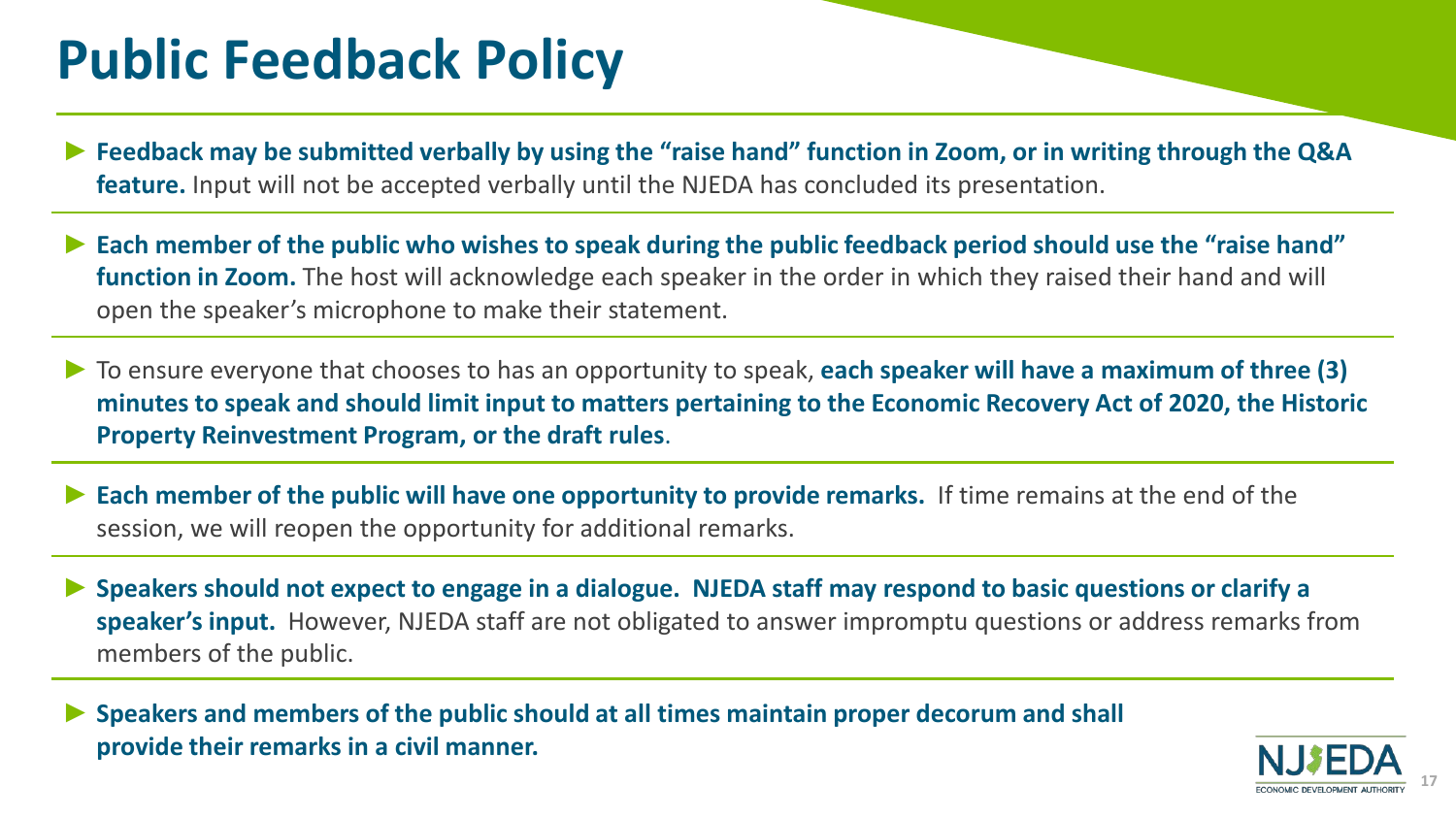### **Recording of Public Feedback Sessions**

Members of the public can submit written feedback on the Food Desert Community Designation via [www.njeda.com/program-specific-feedback](http://www.njeda.com/program-specific-feedback) through February 4th

All Food Desert Community Designation public feedback sessions will be recorded and posted on **[www.njeda.com/program-specific-feedback](http://www.njeda.com/program-specific-feedback)** so that members of the public unable to participate in a virtual session have the opportunity to review